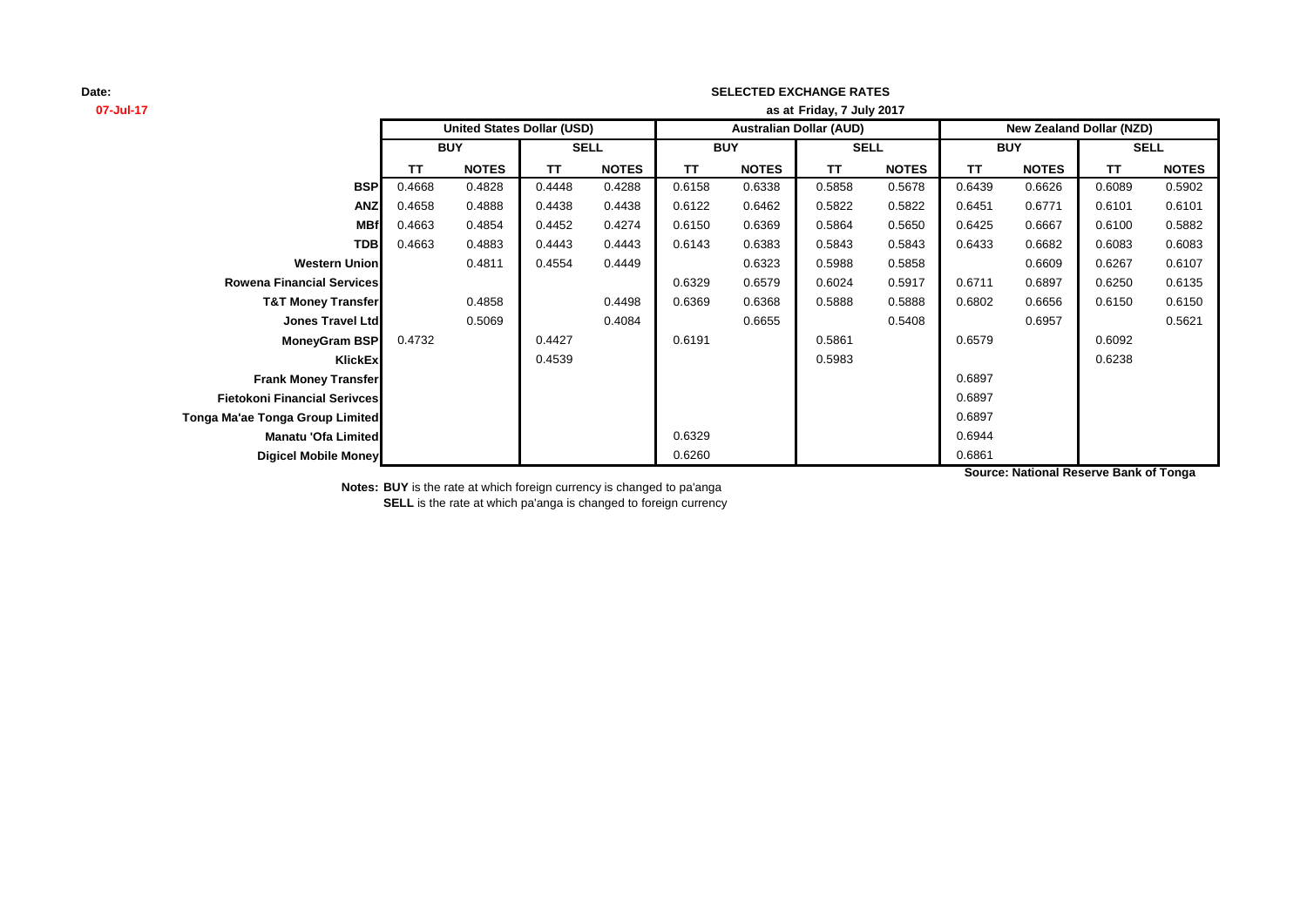## **SELECTED EXCHANGE RATES**

| 14-Jul-17                           | as at Friday, 14 July 2017 |                                   |             |              |                                |              |             |              |                                 |              |             |              |  |
|-------------------------------------|----------------------------|-----------------------------------|-------------|--------------|--------------------------------|--------------|-------------|--------------|---------------------------------|--------------|-------------|--------------|--|
|                                     |                            | <b>United States Dollar (USD)</b> |             |              | <b>Australian Dollar (AUD)</b> |              |             |              | <b>New Zealand Dollar (NZD)</b> |              |             |              |  |
|                                     | <b>BUY</b>                 |                                   | <b>SELL</b> |              | <b>BUY</b>                     |              | <b>SELL</b> |              | <b>BUY</b>                      |              | <b>SELL</b> |              |  |
|                                     | <b>TT</b>                  | <b>NOTES</b>                      | <b>TT</b>   | <b>NOTES</b> | <b>TT</b>                      | <b>NOTES</b> | <b>TT</b>   | <b>NOTES</b> | <b>TT</b>                       | <b>NOTES</b> | <b>TT</b>   | <b>NOTES</b> |  |
| <b>BSP</b>                          | 0.4689                     | 0.4849                            | 0.4469      | 0.4309       | 0.6073                         | 0.6253       | 0.5773      | 0.5593       | 0.6429                          | 0.6616       | 0.6079      | 0.5892       |  |
| <b>ANZ</b>                          | 0.4679                     | 0.4909                            | 0.4459      | 0.4459       | 0.6038                         | 0.6378       | 0.5738      | 0.5738       | 0.6444                          | 0.6764       | 0.6094      | 0.6094       |  |
| <b>MBf</b>                          | 0.4684                     | 0.4878                            | 0.4473      | 0.4292       | 0.6064                         | 0.6289       | 0.5780      | 0.5556       | 0.6415                          | 0.6667       | 0.6090      | 0.5848       |  |
| <b>TDB</b>                          | 0.4684                     | 0.4904                            | 0.4464      | 0.4464       | 0.6060                         | 0.6300       | 0.5760      | 0.5760       | 0.6424                          | 0.6673       | 0.6074      | 0.6074       |  |
| <b>Western Union</b>                |                            | 0.4833                            | 0.4558      | 0.4469       |                                | 0.6234       | 0.5876      | 0.5775       |                                 | 0.6598       | 0.6233      | 0.6098       |  |
| <b>Rowena Financial Services</b>    |                            |                                   |             |              | 0.6329                         | 0.6250       | 0.5917      | 0.5917       | 0.6711                          | 0.6623       | 0.6061      | 0.6061       |  |
| <b>T&amp;T Money Transfer</b>       |                            | 0.4879                            |             | 0.4499       | 0.6329                         | 0.6283       | 0.5803      | 0.5803       | 0.6802                          | 0.6646       | 0.6230      | 0.6230       |  |
| <b>Jones Travel Ltd</b>             |                            | 0.5091                            |             | 0.4104       |                                | 0.6566       |             | 0.5327       |                                 | 0.6947       |             | 0.5611       |  |
| MoneyGram BSP                       | 0.4732                     |                                   | 0.4427      |              | 0.6081                         |              | 0.5757      |              | 0.6531                          |              | 0.6048      |              |  |
| <b>KlickEx Trading Ltd</b>          |                            |                                   | 0.4560      |              |                                |              | 0.5899      |              |                                 |              | 0.6228      |              |  |
| <b>Frank Money Transfer</b>         |                            |                                   |             |              |                                |              |             |              | 0.6897                          |              |             |              |  |
| <b>Fietokoni Financial Serivces</b> |                            |                                   |             |              |                                |              |             |              | 0.6897                          |              |             |              |  |
| Tonga Ma'ae Tonga Group Limited     |                            |                                   |             |              |                                |              |             |              | 0.6897                          |              |             |              |  |
| <b>Manatu 'Ofa Limited</b>          |                            |                                   |             |              | 0.6329                         |              |             |              | 0.6849                          |              |             |              |  |
| Digicel Mobile Money                |                            |                                   |             |              | 0.6262                         |              |             |              | 0.6716                          |              |             |              |  |
| <b>Tonga Post Ltd</b>               | 0.4584                     |                                   |             |              |                                |              |             |              |                                 |              |             |              |  |

**Source: National Reserve Bank of Tonga**

**Notes: BUY** is the rate at which foreign currency is changed to pa'anga

**SELL** is the rate at which pa'anga is changed to foreign currency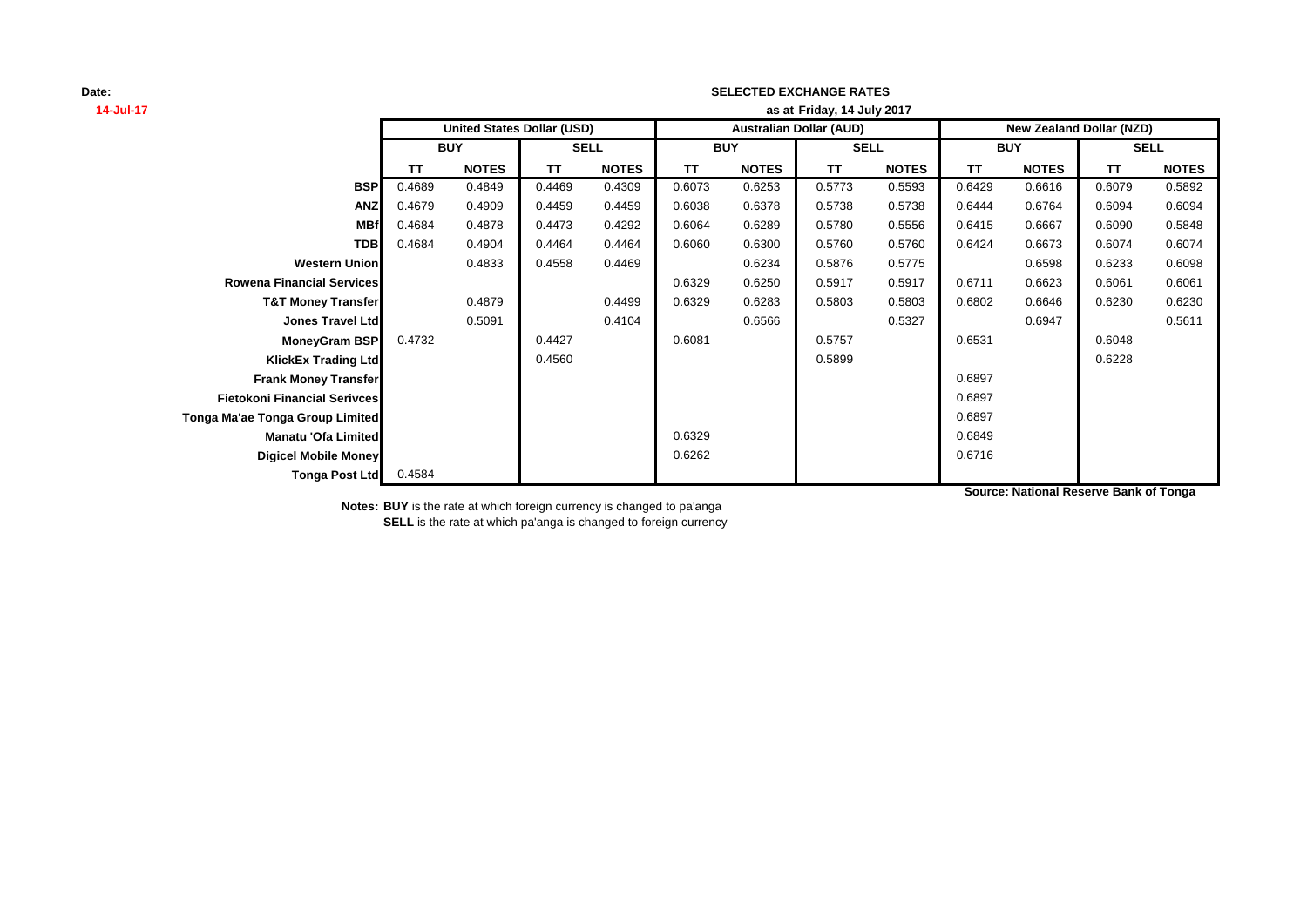## **SELECTED EXCHANGE RATES**

| 21-Jul-17                           |            |                                   |             |              | as at Friday, 21 July 2017     |              |             |              |                                 |              |           |              |
|-------------------------------------|------------|-----------------------------------|-------------|--------------|--------------------------------|--------------|-------------|--------------|---------------------------------|--------------|-----------|--------------|
|                                     |            | <b>United States Dollar (USD)</b> |             |              | <b>Australian Dollar (AUD)</b> |              |             |              | <b>New Zealand Dollar (NZD)</b> |              |           |              |
|                                     | <b>BUY</b> |                                   | <b>SELL</b> |              | <b>BUY</b>                     |              | <b>SELL</b> |              | <b>BUY</b>                      |              |           | <b>SELL</b>  |
|                                     | <b>TT</b>  | <b>NOTES</b>                      | <b>TT</b>   | <b>NOTES</b> | <b>TT</b>                      | <b>NOTES</b> | <b>TT</b>   | <b>NOTES</b> | ΤT                              | <b>NOTES</b> | <b>TT</b> | <b>NOTES</b> |
| <b>BSP</b>                          | 0.4746     | 0.4906                            | 0.4526      | 0.4366       | 0.5977                         | 0.6157       | 0.5677      | 0.5497       | 0.6434                          | 0.6621       | 0.6084    | 0.5897       |
| <b>ANZ</b>                          | 0.4736     | 0.4966                            | 0.4516      | 0.4516       | 0.5944                         | 0.6284       | 0.5644      | 0.5644       | 0.6447                          | 0.6767       | 0.6097    | 0.6097       |
| <b>MBf</b>                          | 0.4741     | 0.4926                            | 0.4530      | 0.4348       | 0.5968                         | 0.6173       | 0.5684      | 0.5464       | 0.6420                          | 0.6667       | 0.6095    | 0.5882       |
| <b>TDB</b>                          | 0.4741     | 0.4961                            | 0.4521      | 0.4521       | 0.5963                         | 0.6203       | 0.5663      | 0.5663       | 0.6426                          | 0.6675       | 0.6076    | 0.6076       |
| <b>Western Union</b>                | 0.4745     | 0.4893                            | 0.4613      | 0.4525       | 0.5960                         | 0.6133       | 0.5772      | 0.5681       | 0.6420                          | 0.6603       | 0.6235    | 0.6103       |
| <b>T&amp;T Money Transfer</b>       |            | 0.4936                            |             | 0.4556       | 0.6250                         | 0.6187       | 0.5707      | 0.5707       | 0.6756                          | 0.6651       | 0.6200    | 0.6200       |
| <b>Jones Travel Ltd</b>             |            | 0.5151                            |             | 0.4158       |                                | 0.6465       |             | 0.5235       |                                 | 0.6952       |           | 0.5616       |
| <b>MoneyGram BSP</b>                | 0.4732     |                                   | 0.4427      |              | 0.6085                         |              | 0.5596      |              | 0.6459                          |              | 0.5982    |              |
| <b>KlickEx Trading Ltd</b>          |            |                                   | 0.4617      |              |                                |              | 0.5803      |              |                                 |              | 0.6233    |              |
| <b>Frank Money Transfer</b>         |            |                                   |             |              |                                |              |             |              | 0.6897                          |              |           |              |
| <b>Fietokoni Financial Serivces</b> |            |                                   |             |              |                                |              |             |              | 0.6897                          |              |           |              |
| Tonga Ma'ae Tonga Group Limited     |            |                                   |             |              |                                |              |             |              | 0.6897                          |              |           |              |
| <b>Manatu 'Ofa Limited</b>          |            |                                   |             |              | 0.6211                         |              |             |              | 0.6849                          |              |           |              |
| <b>Digicel Mobile Money</b>         |            |                                   |             |              | 0.6262                         |              |             |              | 0.6716                          |              |           |              |

**Source: National Reserve Bank of Tonga**

**Notes: BUY** is the rate at which foreign currency is changed to pa'anga

**SELL** is the rate at which pa'anga is changed to foreign currency